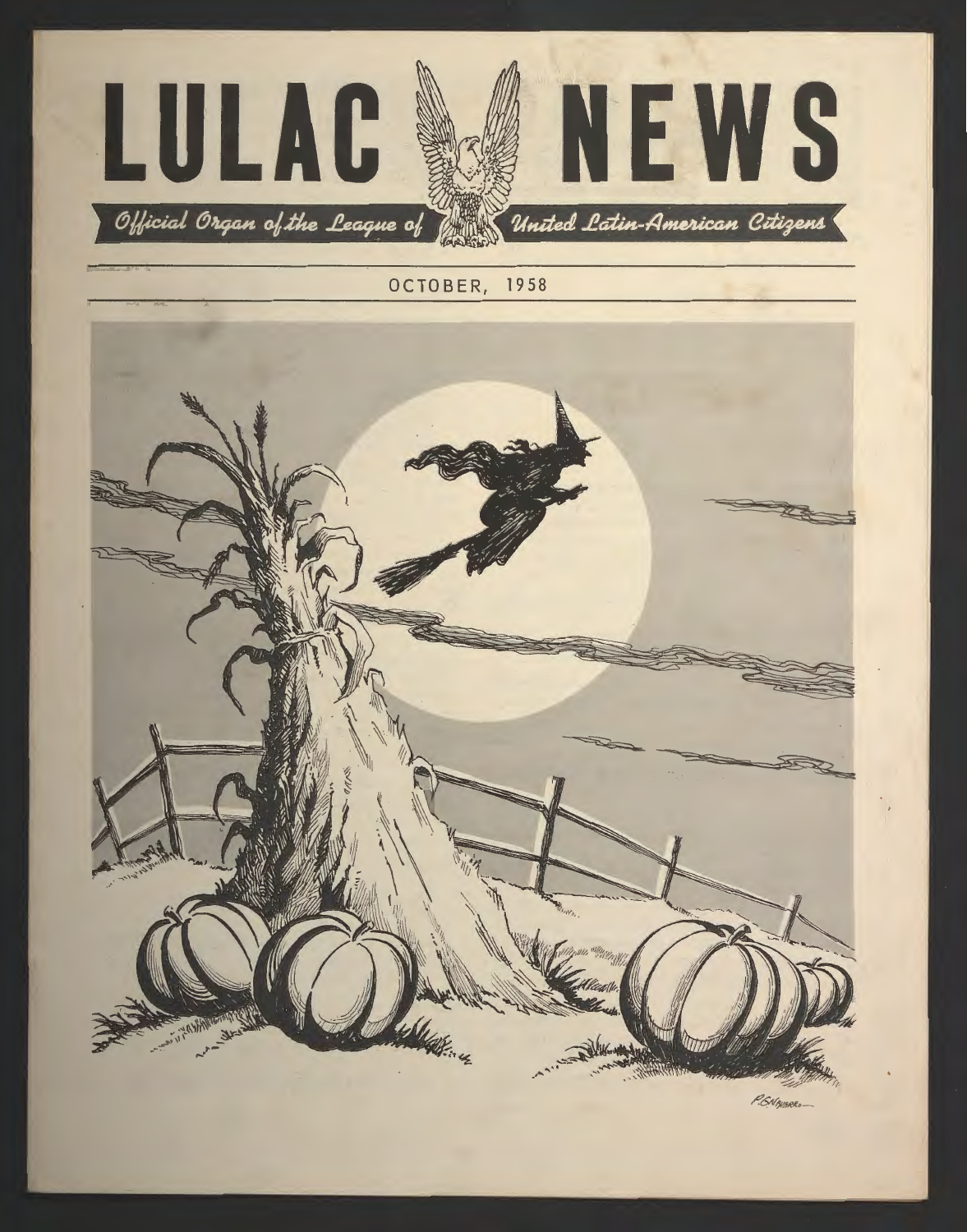

# **ST AF F**

Tony Campos, National Director of Publicity Moses M. Sanchez, Business Manager and Editor Vicky Cortez-Distribution Manager

The Lulac News is published monthly by the League of United Latin American Citizens. As the official publication of the League of United Latin .American Citizens, this magazine publishes authorized notices and articles regarding the activities and interests of Lulac Councils throughout the United States. Address all communications to Lulac News Office, 504 Southern States Life Bldg., 3402 Montrose Blvd., Houston, Texas.

# **TABLE OF CONTENTS**

| Message of the National President Page 3 |  |
|------------------------------------------|--|
|                                          |  |

THE FRONT COVER: The coming Halloween season. All over the country the LULAC Councils will be trick and treating in observance of this holiday. In doing so they will be visiting their fellow Lulac members and citizens of their community. This spirit of fraternity prevails among Lulac members and their families in promoting good will among their neighbors, and at the same time, joining their Junior members and families in making this Halloween a sane and safe one.

SO keep a light burning on your front porch to welcome the youngsters who will be visiting us on this evening of gaiety, keeping in mind our LULAC Motto, All for one and one for all.

-Tony Campos-Dir. of Publicity

# **SPECIAL EDITORIAL**

By VAL HERNANDEZ, National Organizer

Dateline - Chicago, Illinois - (Midway Airport)  $Friday 22nd - August - 1958$ 

Our National President arrived in Chicago on his way to St. Paul, Minnesota to attend an installation banquet. Accompanying him was Texas Reg. Gov. Alfred J. Hernandez. At the airport he was met by a large delegation from Illinois. Those making brief talks were the Hon. David Cerda, Convention Chairman for 1959, Tacho Alderete, Sal Garcia and myself. After a 29 minute layover in Chicago our National President boarded another plane for St. Paul. There he was greeted at the Airport by the Mayor of St. Paul and a large delegation from the State of Minnesota LULAC members. On his way back to Houston, Don Felix stopped in Kansas City, Kansas to meet with a group of interested people wishing to form a new Lulac Council in Kansas. (All in a day's work) ...

Conferences, meetings, banquets, speaking engagements, practically everyday of the week are the lot of our National President ... and indeed, few people realize the rigorous schedule that keeps Don Felix on the go for our beloved LULAC. If anyone were to ask Don Felix what makes his administration so successful, his immediate reply would be "Teamwork".

"From the beginning, I have always tried to staff my administration with the best ... people whom I know or feel are sincere and dedicated to our goals and purposes in our League ... I do not know or care how they feel about me personally ... but I do care how they feel about LULAC, and their talents must be utilized for the good of the organization. All I ask is that they work together as a team."

# LULAC SALUTES DON FELIX

### \* \* \* \* \* \* \* \*

# **SPECIAL NOTICE**

In order to put out a good issue of LULAC NEWS, we must have your ads. A \$10.00 ad per month from each council will suffice.

\* \* \* \* \* \* \* \*

DO WE HAVE YOUR CORRECT ADDRESS?

HAS YOUR COUNCIL PAID YOUR DUES?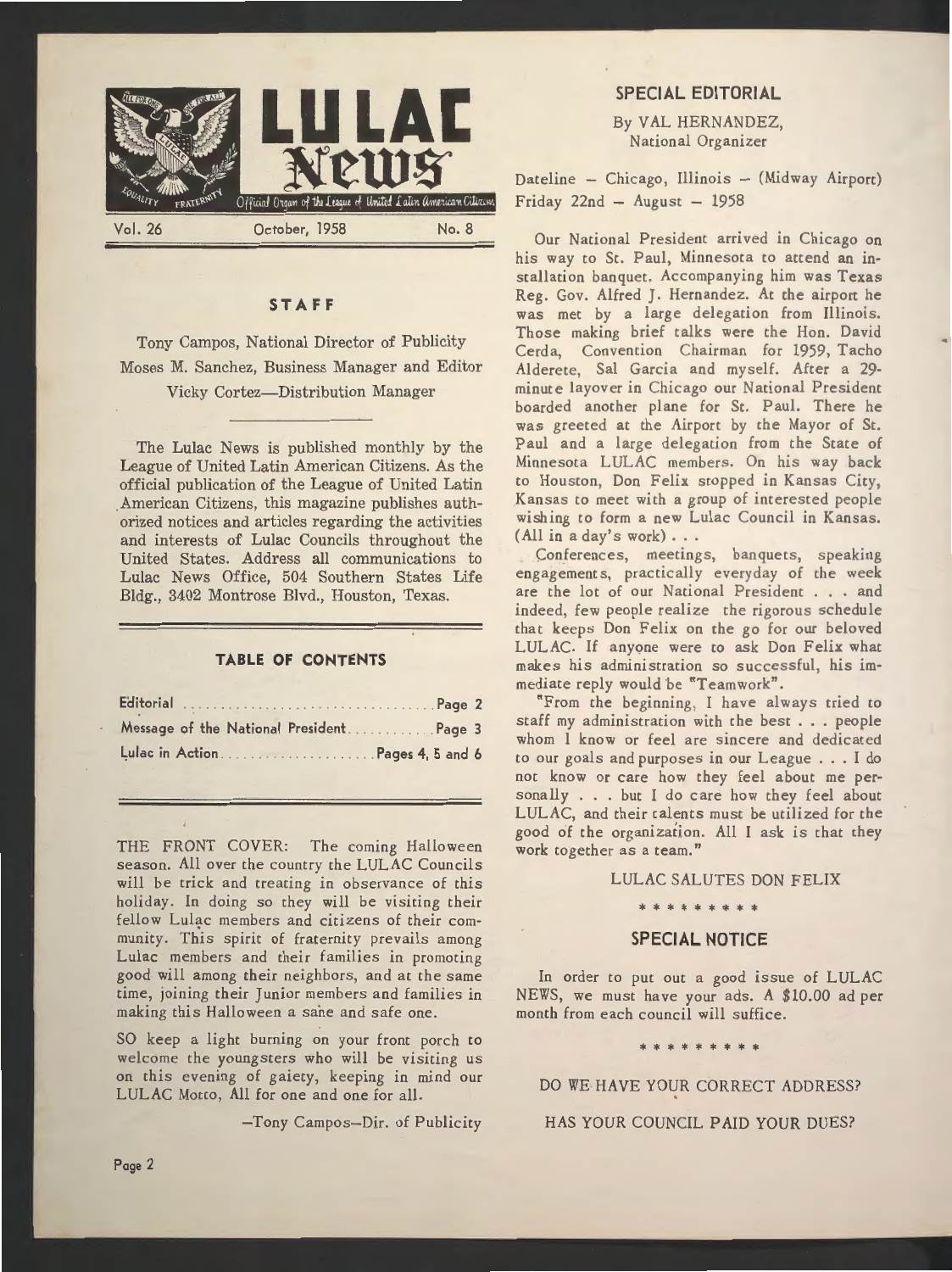

**Felix Tijerina Nat'I President of LULAC** 

# **MY DEAR FELLOW LULACS:**

On October 4, 1958, LULAC officially admitted into our midst, the great state of New Jersey. It has been lots of hard work and sweat that has made the expansion of our beloved LULAC into 7 additional states possible. I am proud to say that our efforts have been rewarded and that our League is steadily gaining greater recognition. I want co tip my Texas Sombrero to our National Organizer Mr, Val Hernandez and his Expansion Team. Those are the unsung heroes of our organization. LULACKERS who sacrifice their time, money, and personal life to spread the Gospel of LULAC. LULAC is truly indebted to chose fine gentlemen who travel every weekend to make our dreams of a greater and stronger National Organization become a reality.

On my lase trip to Sc. Paul, Minnesota, I had the pleasure of meeting and chatting with new members of LULAC. It was an honor for me and my party co meet such fine and energetic citizens who have joined our forces, not only co wear our LULAC Pin or to claim the title of being a LULAC, but co devote their time in promoting better relations and more understanding among the people of the United States.

On October 11th co the 13th I will be attending an area meeting in California and I am looking forward to again sharing opinions with my brethren, California is continually expanding and actively promoting our LULAC beliefs to every nook and corner of chat great state. Our First National Vice President has continued to show chat great leadership which has made him the pride of California and of LULAC. We in the National Office want co commend the Hon. Hector Golinez for his unselfish devotion co LULAC and our people of Spanish speaking descent.

On my way back from California I will be stopping in Austin, Texas where the final meeting of the Hale-Aikin Committee will be in session. It is with deep respect and admiration chat this humble servant will be assisting the Hale-Aikin Committee in formulating and planning better educational facilities for the Great State of Texas. This committee has unanimously consented co propose to the Texas Legislature chat our Educational Fund Inc. of LULAC

# A Message<br>Arom the National President!

... let's make an effort to make LULAC an easier

task for our next National President ..

be allocated \$1,350,000.00 for the continuation of our preeducational classes. I am proud of chis accomplishment and more so because the future of our children will be more secure and perhaps we might be able to give happiness where sadness has always existed.

On September 27th I had the honor of attending the dual installation of LULAC Councils #2 and #187 of San Antonio, Texas. It was a great occasion for me and for San Antonio. There, we saw chat we have qualified and capable leaders co guide the destinies of two of our League's strongest councils. I want to add chat the San Antonio LULACS have accomplished much in the past and have made all San Antonio realize that our people have been active and will continue to lead the community in civic endeavors.

Yes, my office has been busy this past quarter. We have answered approximately 400 letters per month. We have issued a LULAC News every month. We have continued to improve our National Office so that we might better serve our membership. Yes, we will continue to keep LULAC in the public eye. But in this respect, the National Office need: your assistance. As in any other National Organization, there exists office expenses. Such expenses as stamps, phone bill, stationery, stencils cut, mimeographing to be done, etc. ... and this, my fellow LULACKERS requires MONEY. You must comply with the Constitution and submit your dues by the quarter system. This is no longer a small organization with five states. This has become a National Organization with thousands of members that must be served. You and each of you will have to cooperate more closely in order that your National Office may continue to better serve you. Let's not wait 'till Regional and National Conventions to pay our dues. Let's do it by the quarter system.

I have travelled and with God's help I shall continue to travel and shall continue to sell LULAC and promote the ideals and beliefs of a true American and a true LULAC. You shall see me visit into as many states as my health will endure. I am proud to sacrifice time, personal health, and money for LULAC. Being your National President has been my greatest honor. In my own humble way I have tried to uphold my office with respect and dignity. We have continued to work for a better tomorrow for the people we profess to represent.

Let's make an effort co make LULAC an easier task for our next National President. It can be done with the close cooperation of every member and officer of the League. It can be done because YOU believe in a stronger and more unified organization. It can be done because YOU ARE part of LULAC and YOU, as Americans want to be the best. The next eight months will be a challenge to everyone. Your membership will grow only, if you work for LULAC and your people. God Bless You.

Felix Tijerina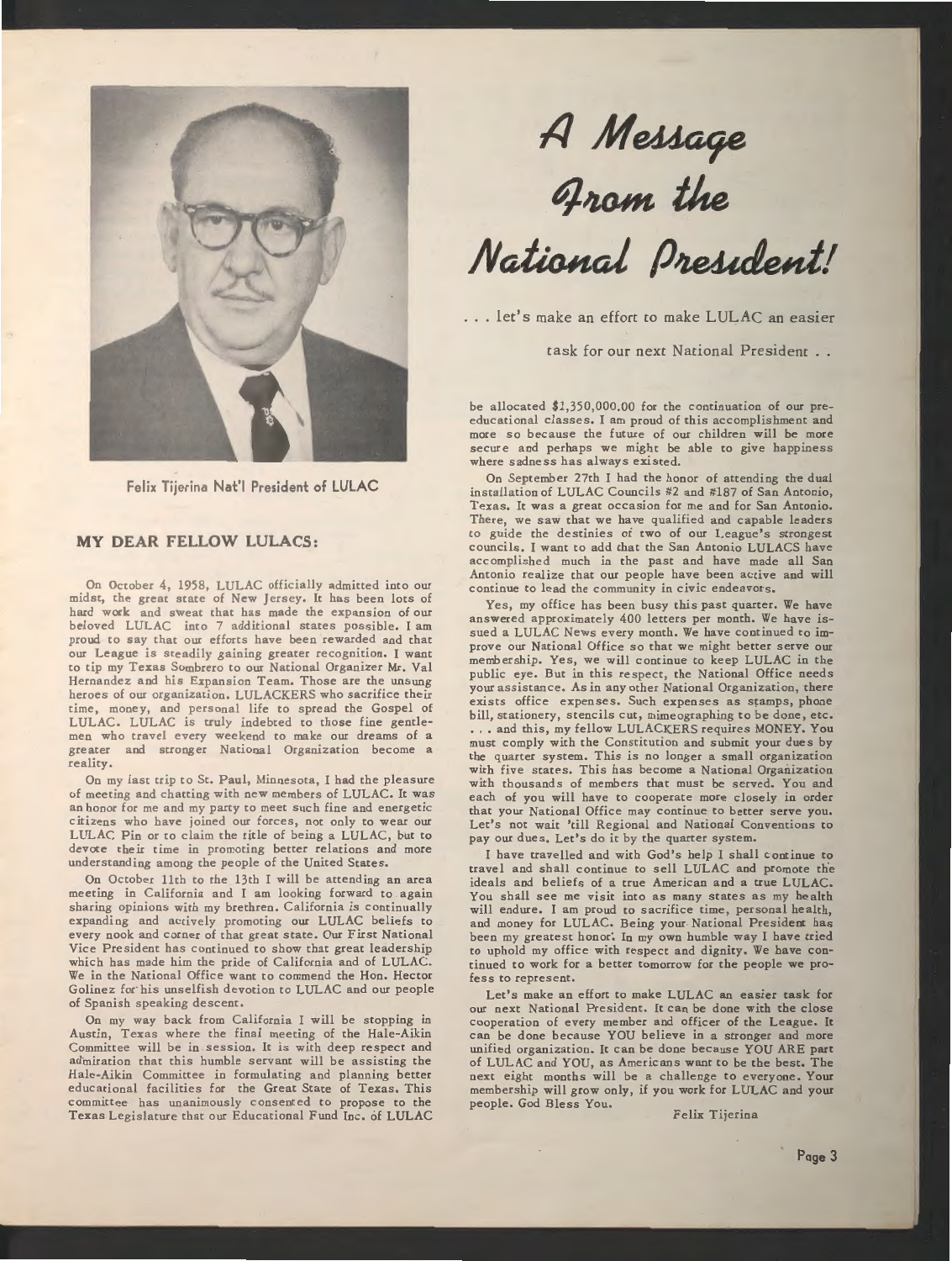

Congratulations are in order for our Nat'l Secretary, Mrs. Carmen Cortez, on the election of her daughter Vicky as Nat'l President of Jr. LULAC. If Vicky is as devoted to LULAC as her mother, then the future of LULAC is assured. Vicky was also chosen Sweetheart at the Houston Mens LULAC Ball at the fabulous Shamrock last month. Young Miss Cortez is also serving as Distribution Manager for LULAC News and is doing an excellent job at it. Vicky is a. senior at Incarnate Word Academy of Houston, Texas. Good Luck Vicky, and congratulations again to the Hon. Carmen Cortez, Nat'l Secretary for LULAC for the past two Administrations, Nat'l Executive Secretary three years ago.

Our Nat'l President Don Felix Tijerina and Texas Regional Governor Alfred J. Hernandez arrive in St. Paul, Minnesota to attend installation of two Minnesota Councils. Our National President and Mr. Hernandez also met with a large delegation of Illinois LULAC members at the Chicago Airport earlier. A warm reception was bestowed upon our President in St. Paul by the Mayor and other dignitaries of the city.

# **LULAC**  COUNCIL 294, EAST CHICAGO, INDIANA

"The most active Council in the Midwest"

Heart Fund Drive Chest X-Ray Drive Pink Lady Aux. Polio Drive Muscular Distrophy Dr. Voter's Reg. Drive Educational Fund Drive

Celia F. Martinez, Pres. Anne Vazquez, V.P. Rose Flores, Sec. Rosemary Corpus, Treas. Eliz. Caston, Chap. Consuelo Martinez, Guard Sara Barrientez, Guide

Private Assistance to the needy.

Trustees: Mary Machuca, Jenny Martinez, Lupe Medrano, Inez Regalado

The Hon. Val Hernandez, Nat'l Organizer for LULAC receives instructions from the Nat'l·President during a brief stop at Chicago's Midway Airport. Our Nat'! Organizer was on his way to organize Elizabeth, New Jersey. Mr. Val Hernandez has talked to interested groups in Pennsylvania, New. York and Missouri. LULAC will continue to expand as long as we have organizers such as the Hon. Val Hernandez of Cicero, Illinois

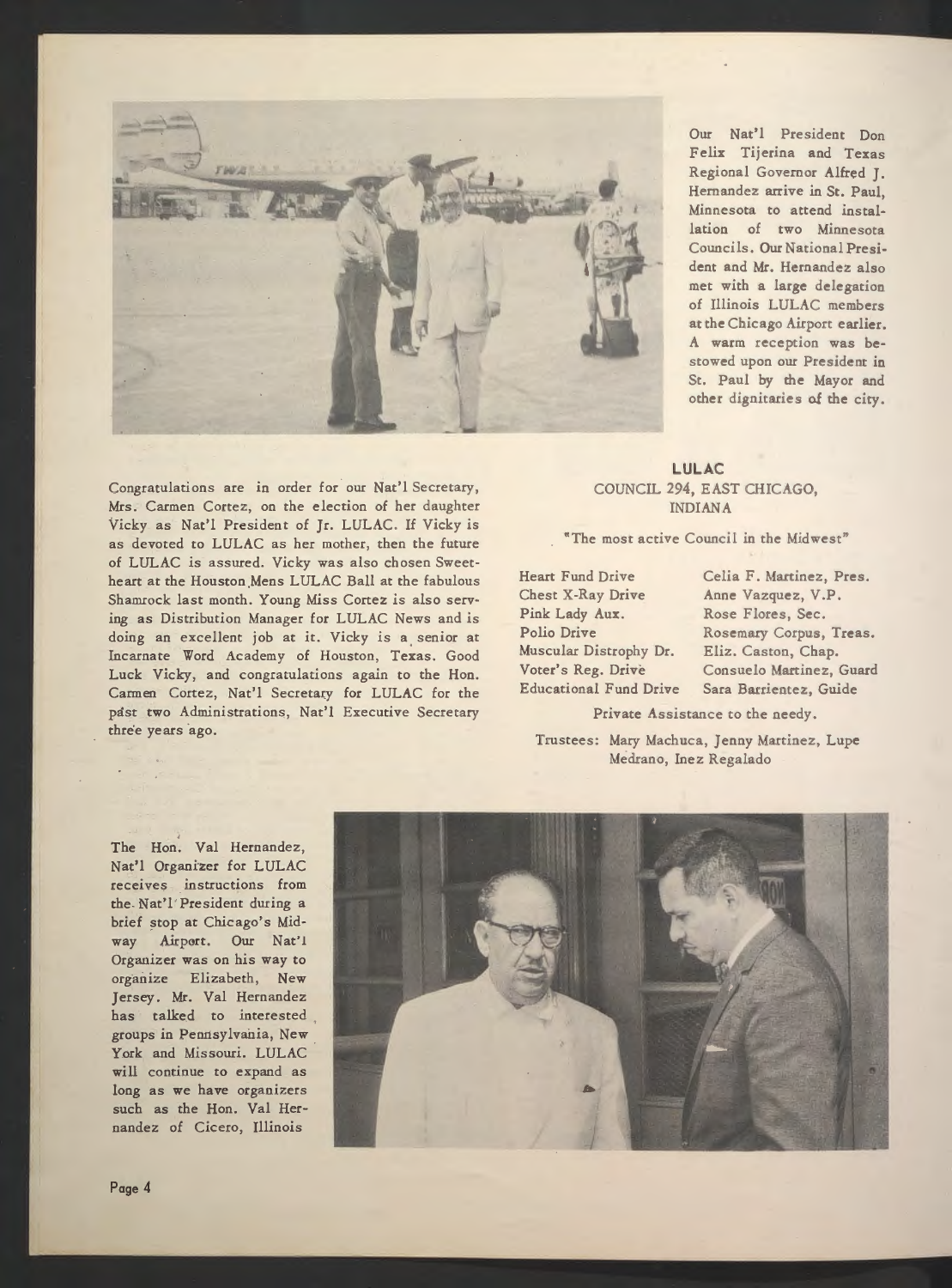**TO:** All Nat'!, State, Dist. Officers and Councils

**FROM:** Felix Tijerina, Nat'! President

**SUBJECT:** Appointments

The following is a list of the persons appointed by me to the various offices of this administration for the term of 1958-59:

Mrs. Carmen Cortes - National Secretary 6439 Pinehurst Houston, Texas

Daniel Sandoval - National Treasurer 504 Southern States Life Bldg. 3402 Montrose Blvd., Houston 6, Texas

Felix Salazar J., National Legal Adviser County Attorney's Office County Courthouse, Houston 2, Texas

Rev. Fr. Adrain Kempker, National Chaplain St. Joseph Parish What Cheer, Iowa

Tony Campos - National Director of Publicity 504 Southern States Life Bldg. 3402 Montrose Blvd., Houston 6, Texas

Agustin Louis Hemandez, Executive Secretary 602 Graceland Houston, Texas

Val Hernandez, National Organizer for Midwest 5316 West 26th Cicero 50, Illinois

Joseph O'Campo, National Organizer for West Coast Box 1916 Santa Ana, California

William Rocha, Deputy Nat'! Organizer 1117 Walnut West Des Moines, Iowa

Arnulfo Zamora, National Historian Laredo Waterworks System Laredo, Texas

G. C. Martinez, Nat'! Chm. Committee - Expansion 2019 Avenue Q *½*  Galveston, Texas

Conrad Ramirez, Chm. Committee on Legislation 357 Ben Swain Drive El Paso, Texas

Your support and cooperation to the above named will be greatly appreciated.

Compliments from LULAC Council 290 East Chicago, Indiana

Louis Martinez, President

We are with LULAC all the way.

HOUSTON LADIES COUNCIL 22

Announce their Annual Autumn Ball Nov. 15, 1958 - Crystal Ballroom Mark Your Calendar - Remember November 15th

### LOS ALAMOS LADIES

Planning a Holloween Dance on October 24 in the Recreational Hall -- They also report to be active in the Hospital Committee on behalf of the needy.

### Los Alamos Council 212

Inaugurated their Picnic grounds and Barbecue Pit which they made themselves and a good time was had by all. GOOD WORK, Los Alamos.

### CONGRATULATIONS

Are in order to the Ladies Council 294 of East Chicago, Indiana for their volunteer work in Saint Catherine's Hospital. They are known as·the Pink Ladies, wearing a Pink uniform and cap.

> **"MI TEXANITA" LOUNGE** 1843 SOUTH CARPENTER STREET

> > CHICAGO, ILLINOIS

JESSE OBREGON, OWNER COUNCIL 288

WHERE ALL FELLOW LULACS MEET IN CHICAGO

### **LULAC COUNCIL 288**

WELCOMES YOU TO THE SUPREME COUNCIL MEETING AND ILLINOIS LULAC INSTALLATION BANQUET

> MIDWEST HOTEL NOVEMBER 8, 1958 - 6:30 P.M. CHICAGO, ILLINOIS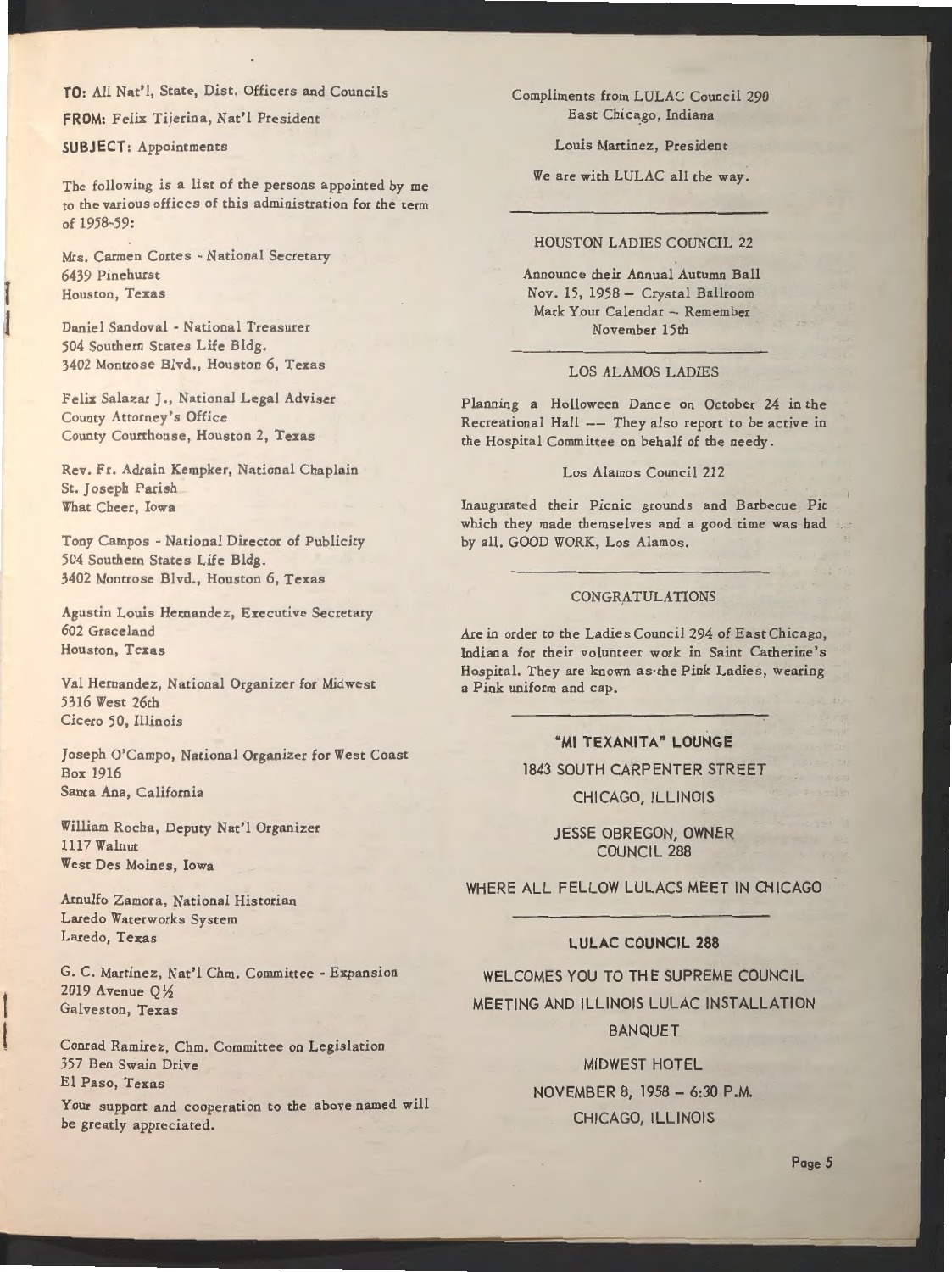TO: All National, State, District Officers and All Councils

### **SUBJECT:** First Supreme Council Meeting, Term 1958 - 59

**FROM:** Felix Tijerina, National President of LULAC

By authority in me vested by Article 4, of the 1955 LULAC Constitution, you are hereby advised that the First Supreme Council Meeting will be held at the Midwest Hotel, Chicago, Illinois on Saturday and Sunday, November 8 and 9th, 1958.

In order to be able to adequately discharge the purpose of the Meeting, the following officers will be expected to attend:

Oscar M. Laurel, Imm. Past Nat'l President Hector Godinez, 1st Nat'l Vice President Susana Pavon, 2nd Nat'l Vice President Anne Alvarez, Nat'l Director of Youth Activities Dr. Francisco Licon, Nat'! Director of Health Rev. Fr. A. Kempker, National Chaplain Felix Salazar, Jr., Nat'l Legal Adviser Daniel Sandoval, National Treasurer Carmen Cortes, National Secretary Tony Campos, National Director of Publicity Louis Hernandex, Nat'l Executive Secretary Ed Samora, Regional Governor for Arizona Roy Casas, Regional Governor for California Robert Lopez, Regional Governor for Colorado Al Lopez, Regional Governor for Illinois Robert Vasquez, Regional Governor for Indiana Jesse Mosqueda, Regional Governor for Iowa Hector Cisneros, Regional Governor for Michigan George Galvin, Regional Governor for Minnesota Matt Sandoval, Regional Governor for New Mexico Alfred J. Hernandez, Regional Governor for Texas Emile Garcia, Regional Governor for Wisconsin

•All National and Regional Officers as well as District and Special Organizers should make a special effort to attend wherein we will consider problems that are of the utmost interest to our league. The National Treasurer deems it recessary to recommend the following schedule as to travel allowances to be made only for the above named officers at the rate of 3¢ per mile.

If for some reason any National or Regional officer cannot attend the Supreme Council meeting, I will greatly appreciate they submit a written report of their activities and suggestions to the National Office not later than November 1, 1958. All Supreme Council members who expect to attend this Supreme Council Meeting should notify this office by return mail.

I am making a special appeal to the District Governors of the League and asking them to make a special effort to attend the Supreme Council meeting if at all possible for them to do so. We are anxious to have them with us to hear their reports, exchange ideas and suggestions, their recommendations and to hear requests or written appeals from LULAC members to the Supreme Council.

Hoping to have a large representation present at this most important meeting, I remain,

> Felix Tijerina National President of LULAC

' Greetings from the Most Enthusiastic LULAC Council in the World.

S. A. LULAC Council 2 1716 San Pedro Avenue San Antonio 12, Texas

We Are Behind the LULAC News Scaff and all the National Officers LULAC Council 330 Minneapolis, Minnesota

Don't Force Children co Quit School or Choose a

Job .. . ... But .. . LET them go to school LET chem have an opportunity LET them Succeed L. E. T. it be your guide LULAC Educational Thinking

# DES MOINES, IOWA

### Des Moines LULAC Council 308

invite you co order your Christmas cards from them. Proceeds are used to help defray expenses for the annual Children's Christmas Party.

Place your order with

Miss Conchita Bejarano 1440 Walker Des Moines, Iowa

### San Antonio 2

Frank M. Valdez, President LULAC Council 2, San Antonio, Texas was recently interviewed by. LOOK Magazine in<sub>regards</sub> to LULAC Activities. We will advise as co what Edition it will be put in. The San Antonio Membership Dance is going at full force according to Reynaldo de la Garza.

### East Chicago, Indiana

LULAC Council 290 of Ease Chicago, Ind. will hold their Third Annual Installation Banquet on October 25, 1958 at the Hellenic Community Center at 3602 Grand Blvd. ac 6:30 P.M. Also co be installed the same evening will be the East Chicago Ladies Council 294, the Gary Council 323 and Gary Council 295. Mayor Walter M. Jeorse of East Chicago, Indiana and Rep. Ray Madden of the 1st Congressional Disc. of Indiana will be the speakers.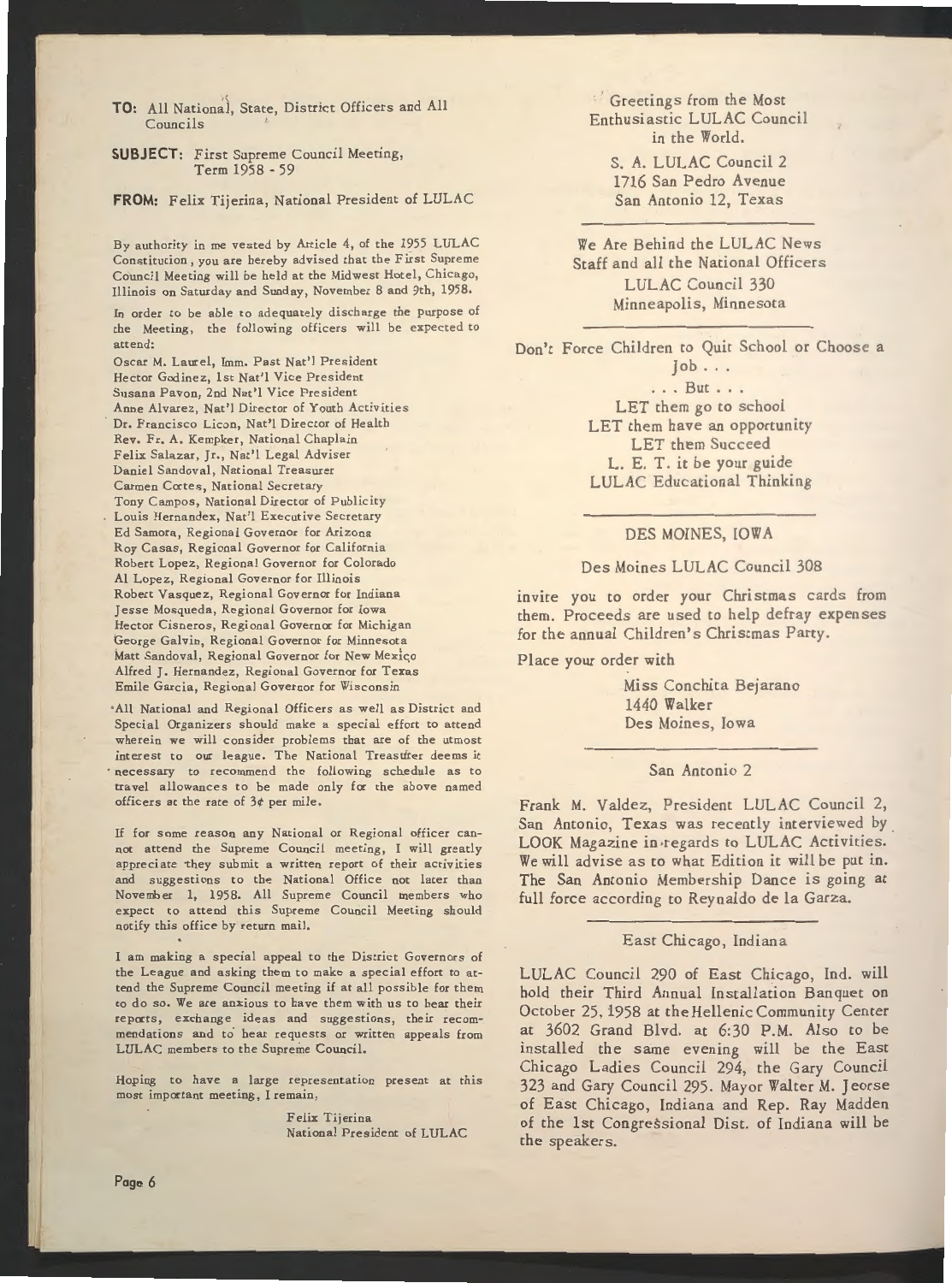

Left to right are Chicago LULAC's Sal Garcia, our Nat'l President, Tacho Alderete, and Val Hernandez. Not in picture is David Cerda the Convention Chairman for the 1959 LULAC Nat'l Convention. During the 30 minute stopover, the conference touched a variety of subjects, convention plans with Mr. Cerda, organizing in the East with Val, hometown news with Sal and Tacho, a couple of former Houstonites.

Welcome Into LULAC

**Elizabeth Council No. 339** 

Elizabeth, New Jersey

# **SAN ANTONIO; TEXAS**

The members of San Antonio Council No. 2 and No. 187 were well represented at the Installation Banquet of both Councils on Saturday 27th at the De Winne's Belguium Inn. Brother Manuel Lopez was M.C. Hon. Alfred J. Hernandez, LULAC Reg. Gov. for Texas installed the officers. Don Felix Tijerina Nat'l President gave a splendid report on the progress of the League. Senator Henry Gonzalez again inspired the membership with his timely remarks and oratory. Mrs. Dominic Bronocco is the new president of No. 187. Mr. Frank Valdez is the president of No. 2.

### **SAN ANTONIO, TEXAS**

The meeting called at the Hilton by the Hon. Alfred J. Hernandez of Houston was well attended. The campaign to promote and raise funds for the LULAC Educational Fund Inc. was unanimously approved by all councils present. Mr. Mike Conti, prominent business man from Houston, has volunteered his services to spearhead and plan the campaign which will be undertaken in every city where LULAC exists in Texas. Good Luck to the Texas LULAC Councils. This is a worthy cause.

Welcome Into LULAC **San Gabriel Council No. 338**  San Gabriel, California

EI Paso Lulac Council No. 132 is getting ready for their yearly Poll· Tax Drive. Signs are being made that read **"PAY YOUR POLL TAX".**